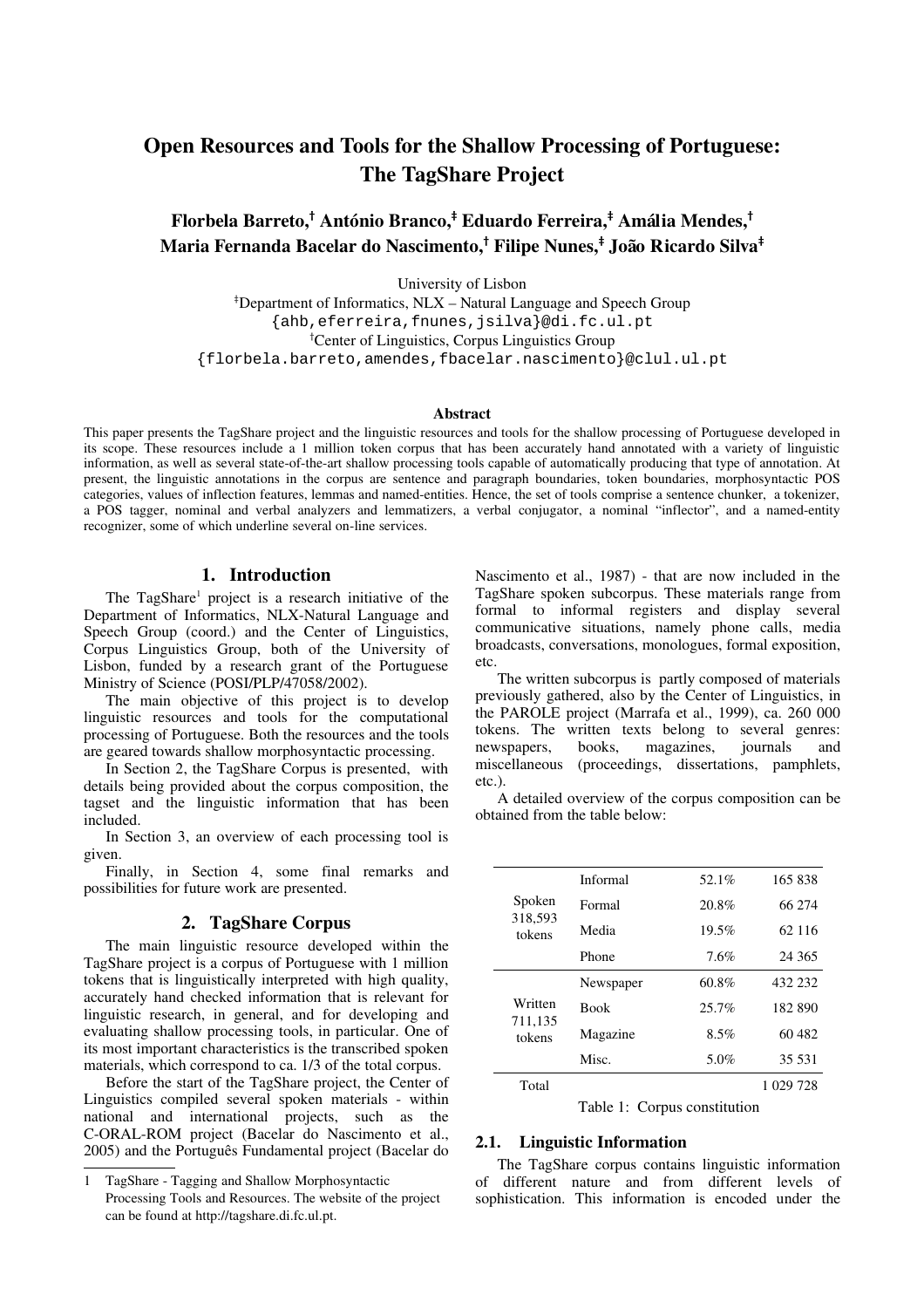usual format of tags, checked for their accuracy by trained linguists, covering five main levels of information.

Segmentation: The boundaries of each sentence and paragraph are tagged and every token is circumscribed by blanks. Contractions are expanded, clitics in enclisis and mesoclisis are detached into autonomous tokens, and punctuation is associated with explicit information concerning the blanks surrounding them in the raw version. Multi-word expressions from closed POS classes (e.g. Conjunctions, Prepositions, etc) are identified as forming a lexical unit.

Part-of-Speech: By means of POS tags, each token is associated with an indication of its morphosyntactic category.

Inflection: Information concerning inflectional morphology: every token is associated with explicit information encoding their values for Mood, Tense, Person and Number, if they are from verbal classes, or Number and Gender if they are nominals. Nominals include also information about their degree, namely superlative for Adjectives, and diminutive for both Adjectives and Nouns.

Lemma: Every nominal and verbal token is associated to its lemma, which corresponds to the entry that one would be found in a dictionary for that word. Following the Portuguese lexicographic tradition, for nominal tokens this is usually the masculine singular form of the word when it exists while for verbal tokens the lemma corresponds to the infinitive form of the verb.

MWU for NER: Delimitation and classification of multi-word expressions for named-entity recognition following the usual IOB tagging schema for NER (Ramshaw and Marcus, 1995), and the typical classes of Number, Date, Person, Location, etc. (Chinchor, 1997).

## 2.2. Tagset

A major goal underlying the TagShare corpus is the construction of a high quality dataset to help develop and evaluate processing tools. Accordingly, the tagset was designed aiming at avoiding as much as possible the data sparseness bottleneck, yet without losing significant linguistic contrast and information.

The final tagset includes the following type of tags:

Major POS: definite article (DA), common noun (CN), Verb (V), etc. These tags are attached to the token, separated by a '/' symbol.

o/DA rapaz/CN comeu/V o/DA bolo/CN The boy ate the cake

Distinguished verb forms: infinitive (INF), gerund (GER), past participle in compound tenses (PPT), and other participles (PPA).

ser/INF casado/PPA to be married comendo/GER eating tenho/VAUX sido/PPT I have been

Auxiliary verbs: auxiliary verb (VAUX), infinitive auxiliary verb (INFAUX), gerund auxiliary verb (GERAUX).

```
tenho/VAUX sido/PPT
I have been
ter/INFAUX sido/PPT
to have been
tendo/GERAUX sido/PPT
having been
```
Speech specific elements: discourse marker (DM), extra-linguistic elements (EL), paralinguistic elements (PL), fragment (FRAG), etc.

```
pois/DM, pronto/DM
right well
hhh/EL
hhh
a/DA chuva/CN faz/V ping/PL ping/PL
the rain makes ping ping
po/FRAG po/FRAG porta/CN
do do door
```
MWU: adverbials (LADVn), prepositions (LPREPn), etc.: each POS tag prefixed with 'L' is extended with information regarding the position  $(n)$  of the corresponding token inside the multi-word expression.

```
a/LADV1 pé/LADV2
on foot
ao/LPREP1 contrário/LPREP2 de/LPREP3
on contrary of
```
Inflectional feature values: gender: feminine (f), masculine (m) or underspecified (q); number: singular (s), plural (p) or neutral (n); person: first  $(1)$ , second  $(2)$  or third (3); degree: diminutive (dim), superlative (sup) and comparative (comp); mood: indicative (i), subjunctive (c), etc. These tags are attached to the POS tag, separated by a '#' symbol.

```
florzinha/CN#fs-dim
small flower
lindíssimos/ADJ#mp-sup
very beautiful
casou/V#ppi-3s
he/she married
simples/ADJ#gn
simple
```
Lemmas: the lemmas for tokens from nominal and verbal open classes. The lemmas are inserted between the word form and the POS tag, using '/' as the delimiter.

flores/FLOR/CN#fs flowers, FLOWER lindíssimo/LINDO/ADJ#ms-sup very beautiful, BEAUTIFUL casou/CASAR/V#ppi-3s he/she married, TO MARRY

Components of NE expressions: denominators of fractions (DFR), Part of Address (PADR), Social Title (STT), etc.: these tags identify major components of expressions for Named Entities.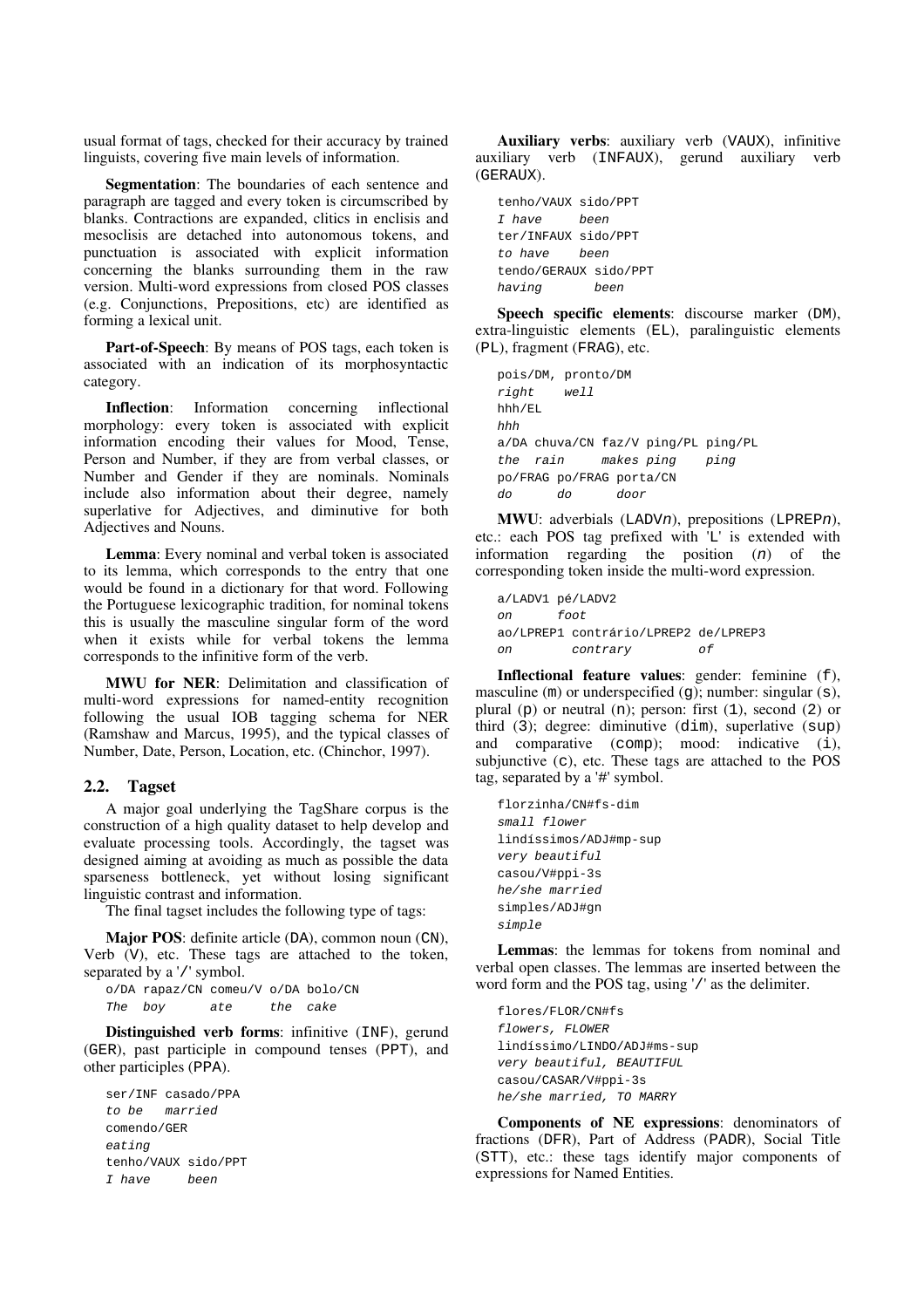| centésima/DFR parte/CN      |       |      |       |                                |
|-----------------------------|-------|------|-------|--------------------------------|
| hundredth                   |       | part |       |                                |
|                             |       |      |       | Avenida/PADR João/PNM XXI/DGTR |
| Avenue                      |       | João |       | XXT                            |
| Dr./STT Pedro/PNM Silva/PNM |       |      |       |                                |
| Dr.                         | Pedro |      | Silva |                                |

NE expressions: Every token in the corpus is marked with one of three tags in accordance with the MUC guidelines under the IOB schema:

'O' (outside): This tag indicates that the corresponding token is not part of a named-entity.

'B' (begin): This tag indicates that the corresponding token is the first token in a named-entity.

'I' (inside): This tag indicates that the corresponding token is part of a named-entity (but it is not the first token).

Additionally, a suffix indicating the type of the namedentity is appended to the tags: person (PER), organization (ORG), location (LOC), work<sup>2</sup> (WRK), event (EVT) and others (MSC).

```
Guarda/B-ORD Nacional/I-ORG Republicana/I-ORG
Guard National Republican
Presidente/B-PER Jorge/I-PER Sampaio/I-PER
President Jorge Sampaio
O/B-WRK Código/I-WRK Da/I-WRK Vinci/I-WRK
The Da Vinci Code
```
# 3. Software Resources

The tools that have been developed in the TagShare project are geared towards shallow morphosyntactic processing, meaning that lexemes are associated with basic linguistic information that can be uncovered by means of computationally efficient procedures building upon the word structure and/or upon a limited amount of context.

The tools work in a pipeline scheme, where each tool takes as input the result of the previous step. Seen as a black box, the whole pipeline appears as a single tool that takes raw text and delivers that text with the annotations mentioned above. This modular architecture has the advantage of being easily extendable, as new functionality can be easily added by appending a new tool to the pipeline.

Each tool will be described in greater detail in the following sections.

#### 3.1. Sentence and Paragraph Chunker

This tool marks sentence  $(\leq s$ ) and paragraph  $(\leq p$ ) boundaries, unwrapping sentences that are split over different lines. It uses rules that are encoded in the form of a finite state automaton. This allowed to fine-tune the tool for cases that are specific to Portuguese orthography. In particular, the tool properly segments dialog, using the paragraph mark to delimit turn-taking (i.e. the change of speaker).

The tool has a recall of 99.94% and a precision of 99.93%. These results were obtained when testing the chunker on a 12 000 sentence corpus that has been accurately hand tagged with respect to sentence and paragraph boundaries.

For more details, see (Branco and Silva, 2004).

#### 3.2. Tokenizer

This is a rule-based tool that segments text into lexically relevant tokens. Besides the obvious tokenization cases, driven by the whitespace characters already present in the text, this tool handles several Portuguese-specific non-trivial issues. These include such cases as the following:<sup>3</sup>

Expansion of contractions (e.g. between prepositions and other words)

 $pela \rightarrow |por|a|$ 

Detachment of clitics in enclisis or mesoclisis  $viu-o \rightarrow |viu|-o|$ 

More important, this tool also handles the cases of those ambiguous strings that can be tokenized in more than one way as for instance deste, which depending on its particular occurrence, can be tokenized as the single token |deste| (if occurring as a verb) or as the two tokens |de|este| (if occurring as the contraction of the preposition de and the demonstrative este).

In Portuguese, there are only 13 such strings, but they amount to 2% of the 260 000 token corpus upon which the tool was tested. Consequently, this is not a minor issue that can be overlooked, and errors at such an early stage of processing will have a considerable negative impact on the subsequent processing steps.

The tokenizer has 99.44% precision for the ambiguous strings, and full precision for the remaining cases.

For more details, see (Branco and Silva, 2003).

## 3.3. POS Tagger

This tool assigns a single POS tag to each token. For this task, a statistical tagger was trained using the TnT software package, a fast and efficient tagger whose underlying algorithm is based on second-order Hidden Markov Models with back off and suffix analysis (Brants, 2000).

For training, a 260 000 corpus was accurately hand tagged by using a tagset with ca. 60 tags. After training over 90% of that corpus, the tagger achieves 96.87% accuracy, measured with a single run over the 10% of the corpus not used during training.

For more details, see (Branco and Silva, 2004).

#### 3.4. Nominal Featurizer

This tool associates Gender (masculine or feminine) and Number (singular or plural) feature values to words from the nominal classes (Common Noun, Adjective and Past Participle).

Usually, this task is performed by a POS tagger using a tagset that has been extended with feature values. However, this increase in the number of tags typically leads to a lower tagging precision due to the datasparseness problem. With this tool we explore the

Any kind of artistic production: movies, books, songs, paintings, sculptures, etc.

<sup>3</sup> In these examples, the '|' symbol will be used to mark the token boundaries more clearly.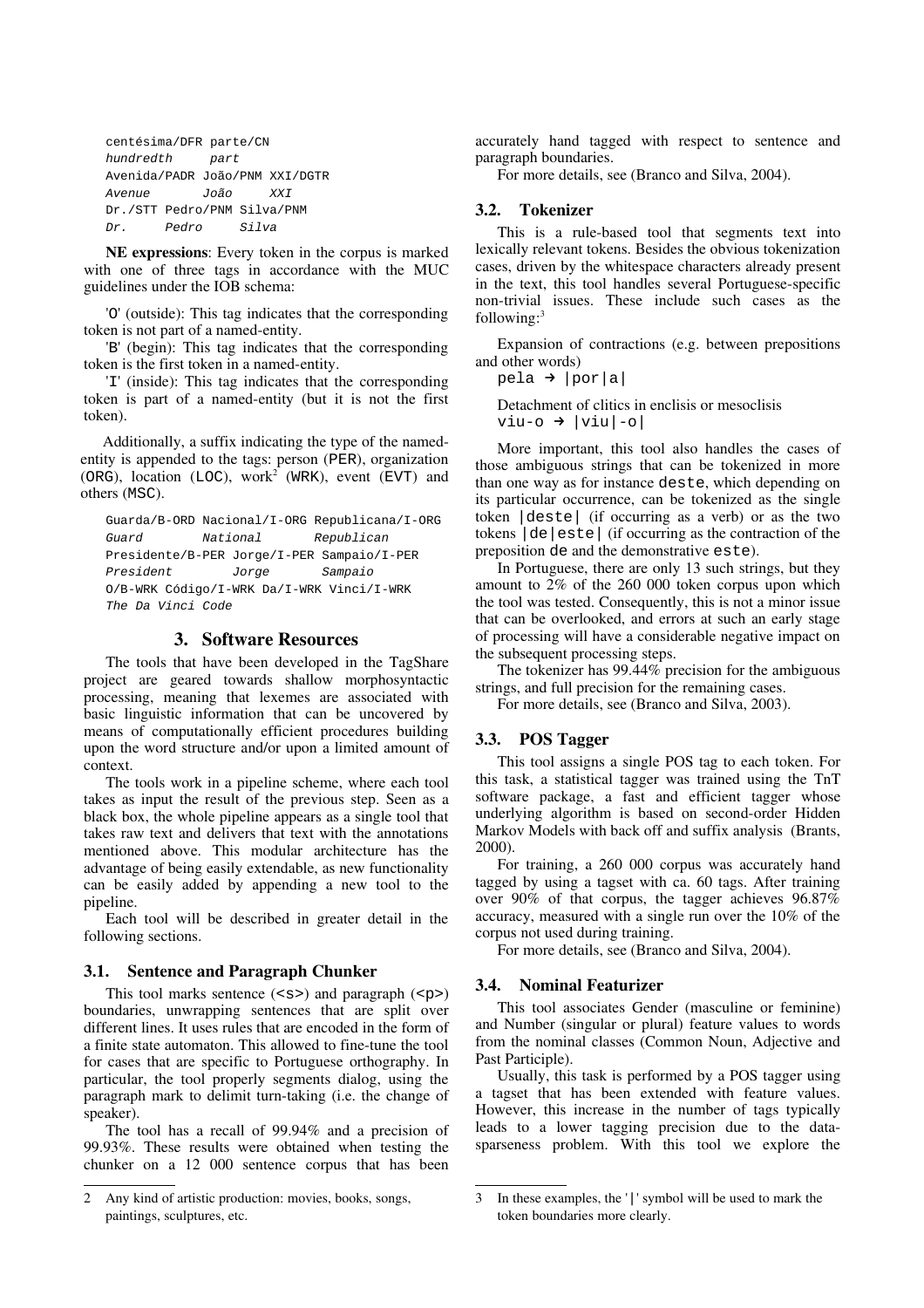approach of taking nominal featurization as a dedicated task.

For the construction of this tool, we build upon the regularities found in morphology and assign feature values based on the termination of a word. More specifically, a set of rules (terminations and their corresponding default inflection values) is built from a reverse dictionary. Any exceptions to these rules can be easily found in machine-readable dictionaries by searching for words with the designated termination but with feature values that differ from the default. For example:

Rule: words ending in -são are feminine singular Exceptions: artesão (*Eng.: craftsman*), brasão (*Eng.: crest*), ... which are masculine singular

However, by using only rules and exceptions it is not always possible to assign feature values based solely on the word form. This is mainly due to the so-called *uniform* words, which are lexically ambiguous with respect to their feature values. For instance, the word ermita (*Eng.: hermit*) can be masculine or feminine, depending on its particular occurrence.

To tackle this problem, an algorithm was implemented that explores the fact that, in nominal phrases, there is agreement between nominal lexemes from open classes and lexemes from closed classes (e.g. Articles, Demonstratives, Ordinals, Quantifiers, etc.), and that the items of closed classes can be fully listed and associated with their corresponding feature-value tags. This makes it possible to assign tags by "propagating" them from the items of the closed classes.

For instance, when occurring within a NP, the features values for the uniform word ermita (*Eng.: hermit*) can be determined by propagating them from the preceding determiner: 4

o#ms → ermita#ms (*Eng.: the [masc.] hermit*) vs. a#fs → ermita#fs (*Eng.: the [fem.] hermit*)

When evaluated over a 260 000 token corpus, this tool achieves 99.05% precision while leaving ca. 5% of the tokens with underspecified feature values, yielding a recall score of ca. 95%.

A statistical approach can be used to disambiguate the remaining cases, leading to full recall at 98.38% precision.

Alternatively, many of these underspecified cases can be resolved by a syntactic analyzer that takes advantage of NPexternal agreement. An extrapolation of 113 such cases indicates that the syntactic analyzer is able to resolve 84% of them, leading to a great increase in recall. In fact, this increase is large enough to yield an F-measure that surpasses that of the traditional stochastic approach of assigning POS tags extended with inflection information.

For more details, see (Branco and Silva, 2005a).

#### 3.5. Nominal Lemmatizer

This tool assigns to each nominal lexeme in the corpus its lemma, i.e. a canonical, inflectionally normalized form. This form typically corresponds to the masculine singular form, when it exists. For example, the various inflected word forms listed below will receive the same lemma:

altos (masculine, plural) altinha (feminine, singular, diminutive) altíssimas (feminine, plural, superlative) Lemma: alto (masculine, singular) (*Eng.: tall*)

For the construction of this tool we again build upon the morphological regularities of words by creating a set of rewriting rules that, depending on the termination of a word, apply a default transformation to that ending. In this way, a single transformation rule allows the proper lemmatization of a large amount of words.

Rule: rewrite -ta into -to aberta → aberto (*Eng.: open*) adulta → adulto (*Eng.: adult*) alta → alto (*Eng.: tall*)

Naturally, these rules must be supplemented by a list of exceptions. For example:

carta → carta (*Eng.: letter*) porta → porta (*Eng.: door*)

Note that there are some cases where the lemma does not depend solely on the word form. The most problematic of these cases is when the lemma depends on the sense of the token at stake. For instance, the word copas may refer to the suit of playing cards (*Eng.: hearts*) or it might be the plural form of the word copa (*Eng.: cupboard*). This kind of sense ambiguity cannot be successfully resolved without a previous step of word sense disambiguation. Consequently, this presents an inevitable upper bound for the shallow lemmatization process, preventing it for ever achieving total coverage of the targeted word form.

The tool was evaluated over a list of ca. 10,500 Adjectives and Common Nouns in the vocabulary of the TagShare Corpus. In this list there are 19 tokens that are lexically ambiguous with respect to lemmatization. As these cases cannot be resolved, on can infer a recall score of 99.82%. Over the remaining tokens, the tool achieves a precision of 94.90%. The errors that were found are due to words that are missing from the exceptions list and also to compound words, which the current algorithm does not yet handle properly.

For more details, see (Branco and Silva, 2005b).

#### 3.6. Verbal Featurizer and Lemmatizer

This tool assigns to each verbal token its lemma (the infinitive form) and an inflection tag indicating its values for mood, tense, person and number. Note that verbs are handled separately from nominal tokens as, in Portuguese, verbal inflection is a much more complex problem than nominal inflection.

Currently, the tool does not attempt to perform disambiguation. Hence, if a verbal type can have several

Note that, in this example, the arrow denotes the propagation of feature values. Additionally, POS tags were omitted for the sake of clarity.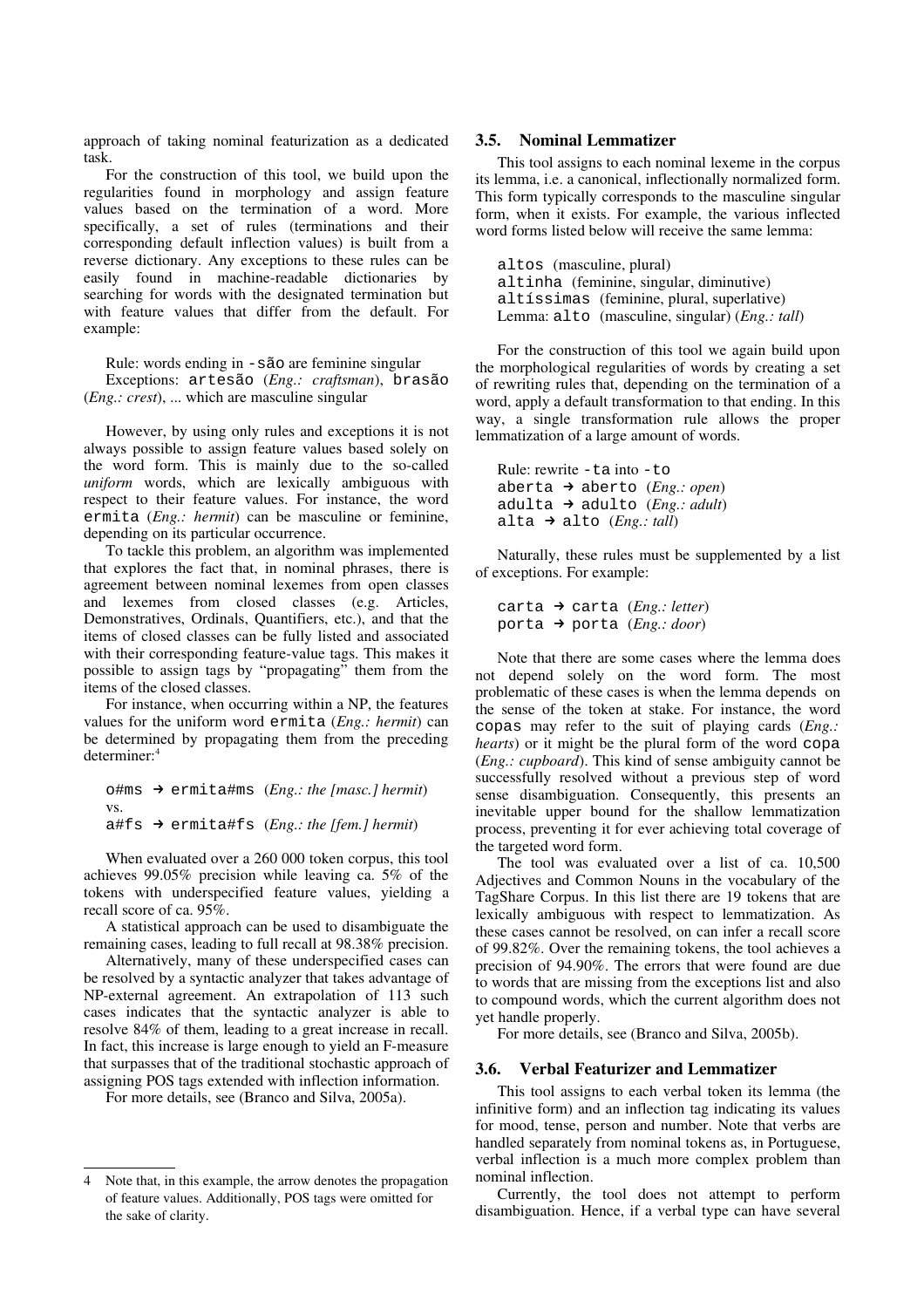possible lemma-feature pairs, they are all assigned to its occurrence. For example:

diria (*Eng.: would say*) → dizer, Cond-1s → dizer, Cond-3s → diriar, PresInd-3s → diriar, ImperAfirm-2s

The first two lemma-feature pairs correspond to the first and third persons of the conditional of the verb dizer (*Eng.: to say*). The last two pairs correspond to a neologism, i.e. the infinitive form diriar is not a known verb 5 but, if conjugated with the listed features, it would produce diria.

Evaluated over a corpus of 12 000 fully conjugated verbs (which results in ca. 800 000 verb forms), this fullyfledged lemmatizer without disambiguation achieves 100% precision but only at 50% recall, as half of the verb forms receive more than one lemma-feature pair.

On the top of this exhaustive lemmatizer, we developed a tool for lemmatization with disambiguation, which scores 96.51% accuracy (Branco et al., 2005c).

# 3.7. Named-Entity Recognizer

This tool delimits and classifies various multi-word expressions with a XML-like markup.

In its current version, the tool identifies numbers, dates, addresses and measure expressions. The identified expressions are then classified and assigned a representation in a canonical format. For example, both 05-10-2005 and 5 de Outubro de 2005 are classified as being a date, and receive the same canonical representation, with explicit fields for the values of the year, month and day. In this regard, the assignment of a canonical representation can be seen as a shallow information extraction procedure. For example:

```
<EN Type='Date' Year='05' Month='10' Day='05'>
05-10-2005
\epsilon/EN<sub>></sub>
and
<EN Type='Date' Year='05' Month='10' Day='05'>
5 de Outubro de 2005
\epsilon/TIMEX>
```
Every named-entity that the tool currently recognizes has some sort of internal structure, hence we opted for a rule-based, pattern matching algorithm. However, many other entities have a more free-form structure. Ongoing work will extend this tool with a stochastic approach which, trained over the IOB tagging scheme mentioned previously, will allow it to also recognize expressions that refer to persons, institutions and locations.

# 3.8. Other tools

Some other tools have also been developed that, though not strictly part of the pipeline (as they do not add any layer of annotation to the corpus), are still worth mentioning.

A verbal conjugator tool has been developed. It was used in the development of the exhaustive verbal lemmatization tool mentioned above in order to help ensuring its full accuracy. However, the verbal conjugator can also function as a standalone tool, taking an infinitive form and generating all of its inflected forms. Its most important feature is that this generation is exhaustive, i.e. it includes full pronominal conjugation, compound tenses, regular and irregular forms for past participles, inflected past participles, negative imperative forms and courtesy forms for second person.

A tool for producing inflected nominal forms has also been developed. This tool takes a word and a set of feature values and generates the corresponding inflected form.

# 4. Final Remarks

This paper presented the TagShare project and the linguistic resources that were developed in its scope.

The resources comprise a 1 million token corpus and a wide range of shallow processing tools. Both these resources have been developed in tandem: Initial versions of the tools were used to provide an initial, automatic tagging of the corpus that was then hand checked by trained linguists. The accurately tagged corpus was then used to evaluate the tools and to iteratively help to get improved versions of them.

The corpus is constituted by several types of text. Of special importance is the fact that approximately one third of the corpus is composed by transcribed spoken materials. The corpus also contained several levels of linguistic annotation, such as POS tags and lemmas.

The shallow processing software tools that have been developed work in a modular fashion, with a specialized tool for each level of annotation present in the corpus.

Some of these tools can currently be tested in on-line services:

The pipeline of tools, up to the POS tagging step, can be seen at http://lxsuite.di.fc.ul.pt.

The verbal featurizer and lemmatizer is available as a service at http://lxlemmatizer.di.fc.ul.pt.

The verbal conjugator is also available as an on-line service at http://lxconjugator.di.fc.ul.pt.

Future work will focus both on the corpus and on the tools. In particular, the annotation of the corpus will evolve to a more structured XML-like markup<sup>6</sup> while the current tools will be improved (e.g. better exceptions lists) and new tools will be added (e.g. a noun chunker and a stochastic named-entity recognizer) to the pipeline.

<sup>5</sup> The tool checks the lemmas against a list of approximately 16,500 infinitive forms of known verbs. Lemmas that are not found in this list are considered to be neologisms. Note that, by using this list as a filter it is possible for the tool to generate only known forms.

This permits richer annotation schemes while actually making it easier to parse the token structure and access that annotation.